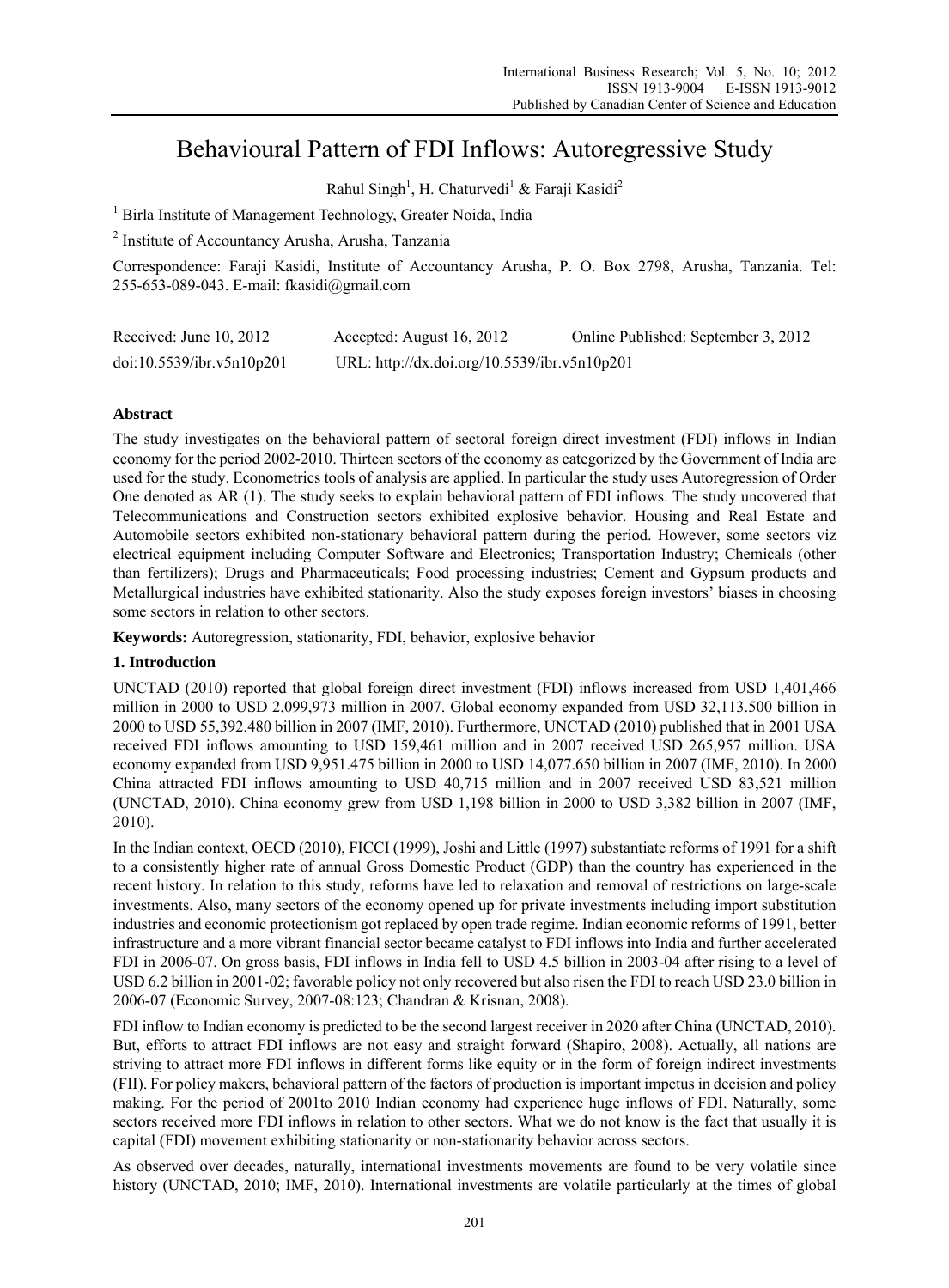financial volatility coupled with just ended Great Recession. Global financial inflows seem not yet stable to the extent that policy makers, governments or private investors are needed to change policy comfortable zones. Policy makers need not only to intervene in policy formulation (Stock & Watson, 2001) but also, forecast future FDI inflows taking into consideration the help of dynamic analysis (Lu, 2001).

# *1.1 Objectives of the Study*

The study seeks to diagnose behavioral pattern of the sectoral FDI inflows in Indian economy. Specifically, the following objectives were investigated to determine behavior of FDI inflows to the sectors of the economy.

*Proposition 1: There are behavioral differences in FDI inflows across sectors of Indian economy.* 

*Proposition 2: Foreign investors are biased in choosing sectors to invest.* 

# **2. Literature Review**

FDI flows have been characterized by periods of stagnation (such as the first half of the 1980s and 1990s), followed by periods of explosive growth. During the second half of the 1980s and 1990s, the annual rate of FDI growth has been close to 25 percent (Ernesto & Christian, 2001). Sectoral distribution of FDI stock declined by half of the share of the primary sector between 1988 and 1999 globally, as well as in developed and developing countries. In Developing countries Primary sector FDI inflows decreased from 10.3 percent in 1988 to 5.4 percent in 1999.

In recent economic growth, the service sector experienced a corresponding increase in both developed and developing countries. However, in developing countries, FDI inflows in the service sector increased from 42.3 percent in 1988 to 50.3 percent in 1999. But, the share of the manufacturing in total FDI remained stable at 41.4 percent in 1988 and 41.6 percent in 1999 (Chopra, 2003:50-52). Sectors related to export- oriented FDI may help relieve the balance of payment constraint on development. For example, South Korea pushed FDI into high technology and export oriented sectors using various policy instruments to support economic development. Mexico, Brazil and Thailand used performance requirement for triggering a burst of export focused investment in the auto industry (Kumar, 2002).

Southeast Asian countries such as Malaysia, Indonesia, Thailand, and China have successfully replaced East Asian Newly Industrialized Economies (NIEs) viz. Hong Kong, Korea, Taiwan, and Singapore as the most important hosts of export oriented FDI inflows in Asia. South Asian countries have failed to attract any significant volume of export-oriented FDI despite abundance of cheap labour and skills (Ibid, 2002:91). Vietnam has popped up as one more dear location and majority of FDI inflows in Vietnam are directed towards manufacturing in terms of the number of projects, registered capital and implemented capital. The tendency of FDI inflows to Vietnamese economy reveals that in 1990s the majority of FDI inflows were in oil and mining sector in the manufacturing domain. And by the end of the last century and early this century, light and heavy industry sectors dominated the field.

Furthermore, while FDI in agriculture were marginal in the 1990s, now this sector accounts for a significant share in the total FDI both in terms of the number of projects and also in registered/implemented capital. In the service sector, the hotel and tourism sectors still remain significant. Service sectors such as the construction of industrial zones, office, apartment, are attracting significant portion of FDI inflows in Vietnam (Nguyen & Nguyen, 2007).

Altomonte and Resmini cited in Kippenberge (2005) found evidence that for a positive influence of FDI firms in the manufacturing sector on the entry of indigenous firms in Ireland, and also found presence of positive linkage effects generated by foreign manufacturing firms to the Polish economy. However, FDI flows to labour-intensive and manufacturing sectors generate positive backward linkages. Intra-sectoral linkages are significantly negative in labour-intensive sectors. This may indicate that linkages act as a channel for spillovers, which may generate higher efficiency in labour-intensive production and, therefore, lead to a shedding of labour.

Bajo-Rubio and López-Pueyo (1996) propound that manufacturing sector and industrial demand grew in real terms at a yearly average rate of 6.0 percent between 1986 and 1992, which meant that growth rates were extraordinary. Manufacturing investment also grew at annual rate of 9.3 percent. In nutshell, sectoral destination of investment revealed that manufacturing activities have been the traditional major recipients of FDI inflows accounting for around 70 per cent of total, mainly in the chemicals, motor vehicles and machinery sectors.

In India, FDI in services has also grown over the past decade, in part reflecting the liberalization of many erstwhile government monopoly services such as telecommunications, banking, and insurance during 1990s. Services sector account for around 50 percent of India's total FDI flows. In 2004 the World Bank study found that FDI in services has growth more rapidly than FDI inflows in manufacturing in India. The average share of various services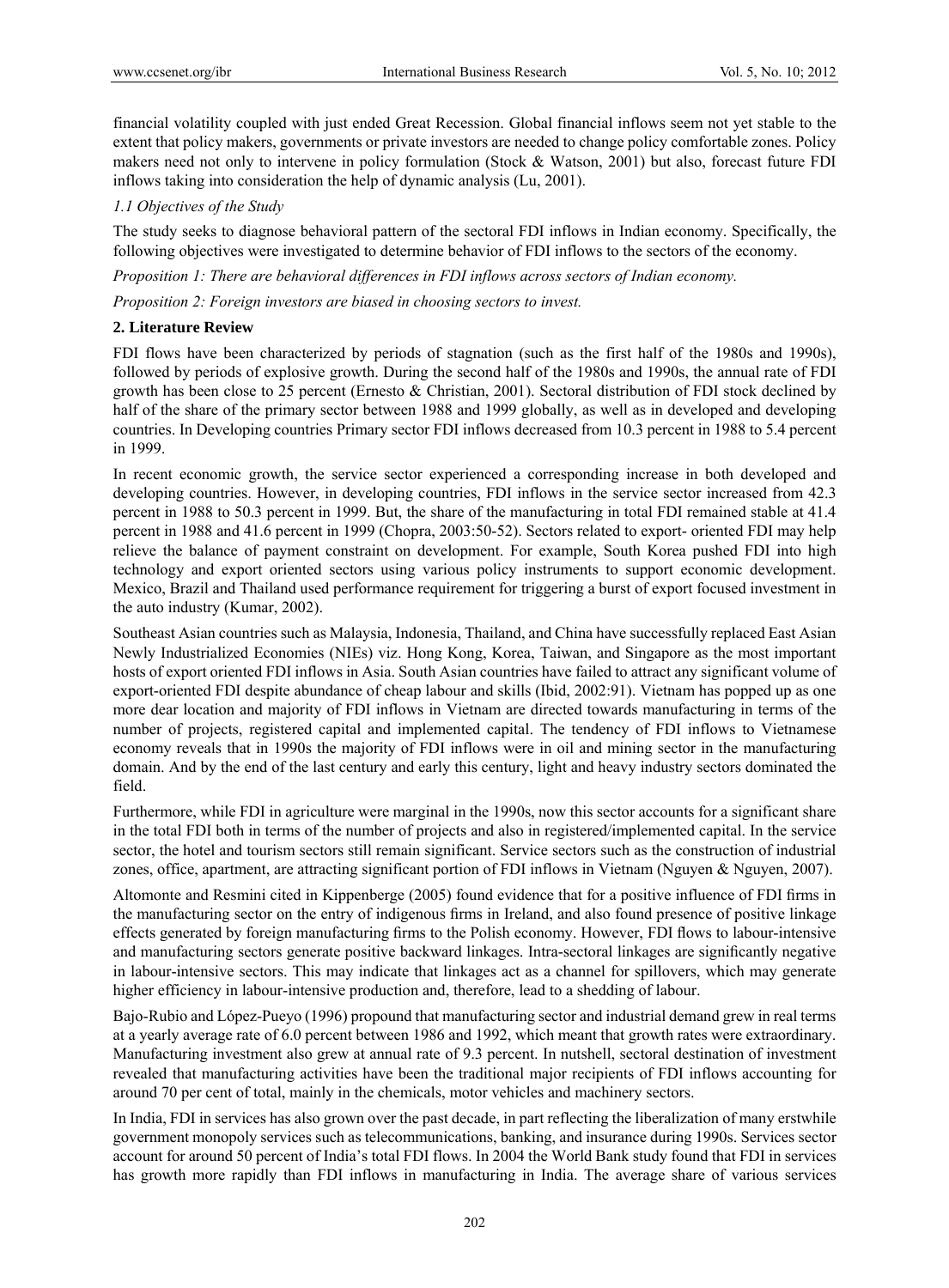segments in India's inward FDI flows indicate that software services and finance, insurance, real estate, telecom, and various business services have accounted for over 30 percent (Chanda, 2009:37).

Foreign direct investment inflows started picking up in 1995-96 and reached at USD 2.9 billion in 1996-97, and further moved to USD 3.6 billion in 1997-98. The bulk of this investment have been in infrastructure projects that do not directly generate exports but have to be paid for. FDI in manufacturing is targeted almost exclusively to exploit the domestic market (FICCI, 1999: 297). Kundra (2009: 151) observes that the analysis of sectoral inflows reveals that five sectors viz electrical equipment including computer software and electronics, transportation industry, service sectors, telecommunications and fuels (power and refinery) received 49.85 percent of FDI inflows from 1991-2006. However, the share of electrical equipment was highest at 14.37 percent, service sector (14.35 percent), Telecommunication (8.02 percent), and transport (7.36 percent). Other major sectors attracting FDI inflows to India include: Chemicals (4.75 percent), food processing industries (2.55 percent), and Drugs and Pharmaceuticals (2.42 percent). In the least recipients of FDI are Cement and Gypsum (1.99 percent) and metallurgical industries (1.67 percent). And, 13.79 percent of the FDI inflows went to miscellaneous industries (Note 1).

# **3. Significance of the Study**

Policy makers need not only to intervene in policy formulation (Stock & Watson, 2001) but also, forecast future FDI inflows taking into consideration dynamic analysis (Lu, 2001). Investors whether foreign or domestic need to forecast his returns on investment with accuracy (Chordia & Swaminathan, 2000). At many times policy makers or governments operate in very complex economic environment. At such complex economic environments, planning and managing costs and revenues are paramount for survival (Edward, 2001).

Volatility of Foreign capital (FDI) inflows calls for careful policy formulation. Forecasting of future inflows is another impetus in attracting more FDI inflows and refining investment climate. Cases of foreign capital withdrawal are aplenty in the world. Latin America, in particular Argentina and East Asia financial crises of 1990s are good examples for policy makers to tail dynamics of FDI inflows. Vector Autoregression has been used extensively in managing highly / extremely complex economic phenomenon (Edward, 2001; Lu, 2001; Stock & Watson, 2001).

# **4. Methods of Analysis and Data Sources**

Penrose (2004) defined stationary as a situation basically similar to that which happens in ordinary calculus where  $df(x)/dx = 0$  are called stationary. Baumol (2006) acknowledges that the state of stationary is often employed in capital theory in which capital expenditures are replicated precisely every year. Burstein (1968) asserted that the richest and most prosperous countries would very soon attain the stationary state, if no further improvements were made in the productive arts, and if there were a suspension of the overflow of capital.

Moreover, (David Ricardo cited in Thirlwall, 2006) adduced that stationary state, with no growth, exhibits diminishing returns. Burstein (1968) cited Pigou's three degrees of stationary states: first the system of industry as a whole may be stationary, while several industries that compose it are in movement. Secondly, every separate industry may be stationary, while the individual firms in it are in movement. Thirdly, individual firms as well as industries may be stationary.

In search for much better understanding of bewildering behavior of FDI inflows to India, the study intents to discern whether FDI inflows to India exhibited stationary or non-stationary behavior. The application of Autoregression of order one denoted as AR (1) seeks to explain behavioral pattern of FDI inflows. Koop (2000), Maddala (2002), Wooldribge (2003), Barnett et al. (2008) and Black (2009) illustrated the methods for testing autoregression of order one denoted as AR (1) as indicated in equation below. This section, therefore aims at investigating the behavior of FDI inflows across sectors overtime. The study aims to underpin characteristics of FDI inflow on stationarity tendency for 2002-10 period of study. Descriptive and AR (1) analyses detailed above aim at diagnosing FDI inflows behavior in static-dynamic sphere. Sunders et al. (2005), Cooper and Schindler (2003), Zikmund (2000), Arrow (1971) contended that descriptive or behavior analysis is a means to an end. The end is determining the optimal criteria for sectoral FDI inflows in India.

Koop (2000) explained that autoregression of order 1 denoted as AR (1) is a regression model where the explanatory variables lag dependent variable for one period (i.e. auto means self and hence an autoregression is a regression of a variable on lags of itself). The word "Autoregression" is usually shortened to "AR". Black (2009:692) and Koutsoyiannis (2005:204) underlined that there is close relationship between autocorrelation and autoregression of the time series data. AR (1) model can also used for test autocorrelation.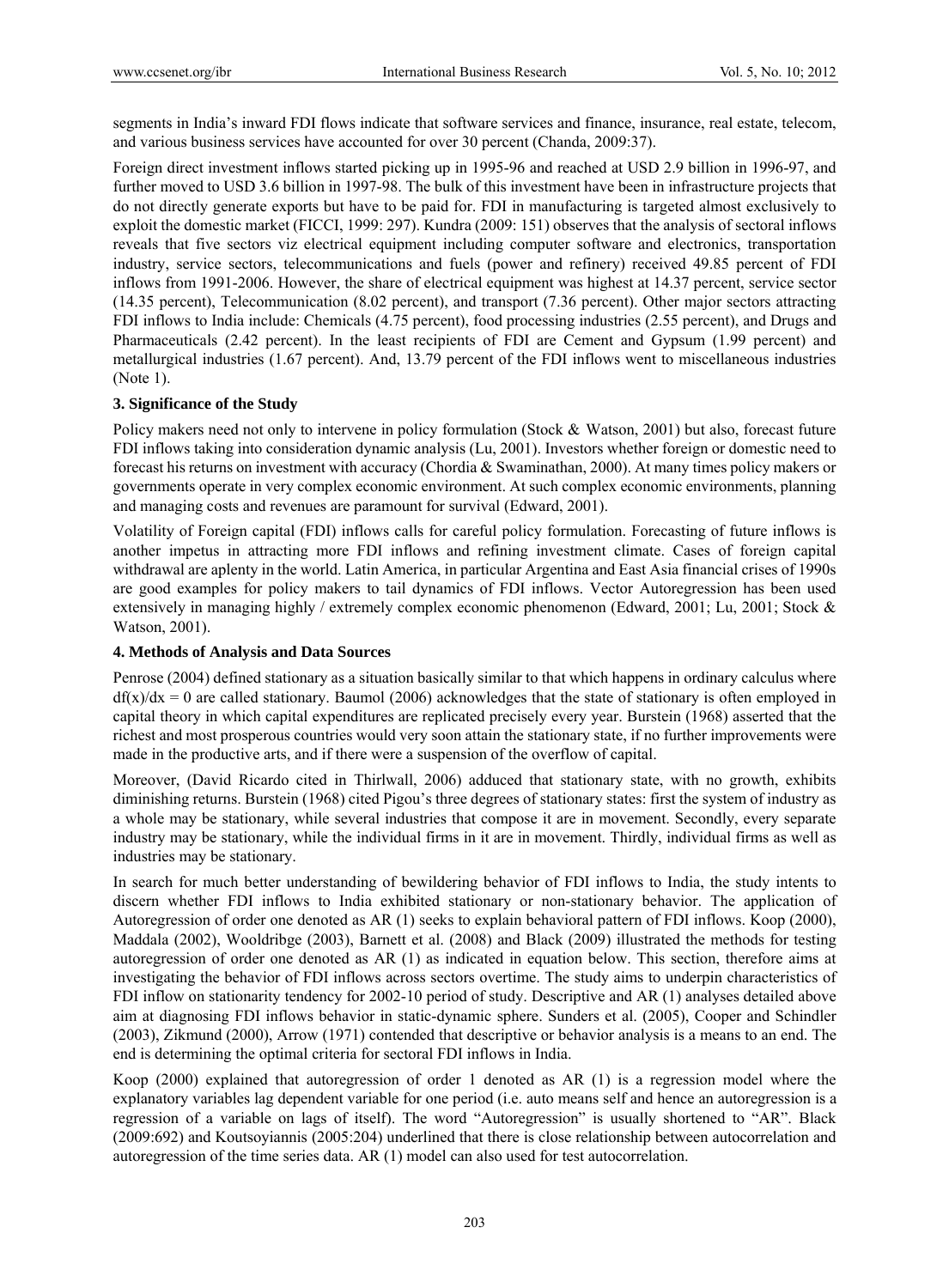But, for purpose of this study, FDI inflows in Indian economy are lagged by one year for calculation of the AR (1). In general form the model is:

$$
FDI_t = \alpha + \beta FDI_{t-1} + \varepsilon_t \tag{1}
$$

The value of  $\beta$  in the AR (1) model is closely related to the behavior of the autocorrelation function and the concept of nonstationarity. Interpretation of β coefficient in equation (3) above is provided as follows:

- a) If  $\beta = 0$ , the series exhibits random type of fluctuations around an average of about ( $\alpha$ ).
- b) If  $\beta = 1$ , the series exhibits strong positive trend behavior of non-stationarity, and
- c) If  $\beta = 0.8$ , for example then the series exhibits behavior that is somewhere in between the random fluctuations and the strong trend of nonstationarity.

Note also that if  $β = 1$  it implies the type of trend behariour of nonstationarity, while the other values of β imply stationary behavior. Thus, for all AR (1) model, we can say that Y is stationary if absolute values of β. That is IβI  $<$  1 and non stationary if  $\beta$  = 1. The other possibility is when absolute values, that is I $\beta$ I > 1 is rarely considered in economics. However, the latter possibility implies that the time series is exhibiting explosive behavior over time. Since such explosive behavior is only observed in unusual cases (e.g. Hyperinflation), it is of little empirical relevance (Koop, 2000).

The main purpose of testing for AR (1) is to establish characteristics and biases of FDI inflows overtime. In this context, Barnett et al. (2008:467) define stationary matrix mathematically. They define stationary matrix for Markov Chain as follows: The state matrix  $S = [s_1, s_2, ..., s_n]$  is stationary matrix for a Markov chain with transition matrix P if:

$$
SP = S \tag{2}
$$

Where  $s_i \ge 0$ , i=1,...,n, and  $s_1 + s_2 + ... + s_n = 1$ 

Alternatively, Koop (2000) provides model for measuring Autoregression of order one denoted as AR(I) for estimating stationary and nonstationary of the FDI inflows in India as denoted in equation (3) above. The concepts of stationarity have been discussed by both mathematicians and economists. Below is the review of some of them.

Goode and Hatt (1952) and Penrose (2004) opined that good data makes good scientific research. In this context, the study collected and applied data form authentic sources believed to be of good quality. Therefore the study applied secondary source of data published by Government of India.

## **5. Sources and Types of Data for the Study**

This section underscores types of data for the investigation which are both primary and secondary. Also, the section argues about the importance of secondary data for the study. Data used in the study is from government of India sources as government sources are found to be most authentic (Note 2). One important tool for undertaking data sources is the use of government and industry reports. These materials are especially useful for identifying statistics about various issues (Polonsky & Waller, 2005; Cooper & Schindler, 200:282). This study uses Economic Surveys database published by government of India. However, secondary data have also been used to complement the primary data when necessary.

Due to the fact that FDI flows are obtained from published secondary sources. Succinctly, data were obtained from annual reports on economic growth, public accessed reports published by Reserve Bank of India (RBI) and Government of India, Ministry of Industry and Commerce, Department of Industrial Policy and Promotion (DIPP), and Economic Surveys' reports published by Government of India, Ministry of Finance related to FDI inflows to Indian constituted major source of data.

Moreover, The Government of India publications (i.e. DIPP) started to publish sectoral FDI inflows for 2002-2010. IMF database was used to obtain GDP in dollar values at current prices for Indian economy. The study resorted to IMF database for GDP in dollar values at current prices because Economic Surveys data are not published in current prices.

## **6. Data Analysis, Interpretation and Discussion**

In search for much better understanding of bewildering behavior of FDI inflows to India, the study applied Autoregression of order one denoted as AR(1) method for discerning whether FDI inflows to India exhibited stationary or non-stationary behavior. The application of AR (I) seeks to explain FDI inflows from its own distribution. Koop (2000), Maddala (2002), Wooldribge (2003), Barnett et al. (2008) and Black (2009) illustrated the methods for testing autoregression as indicated in equation (1) and (2) above. This section, therefore aims at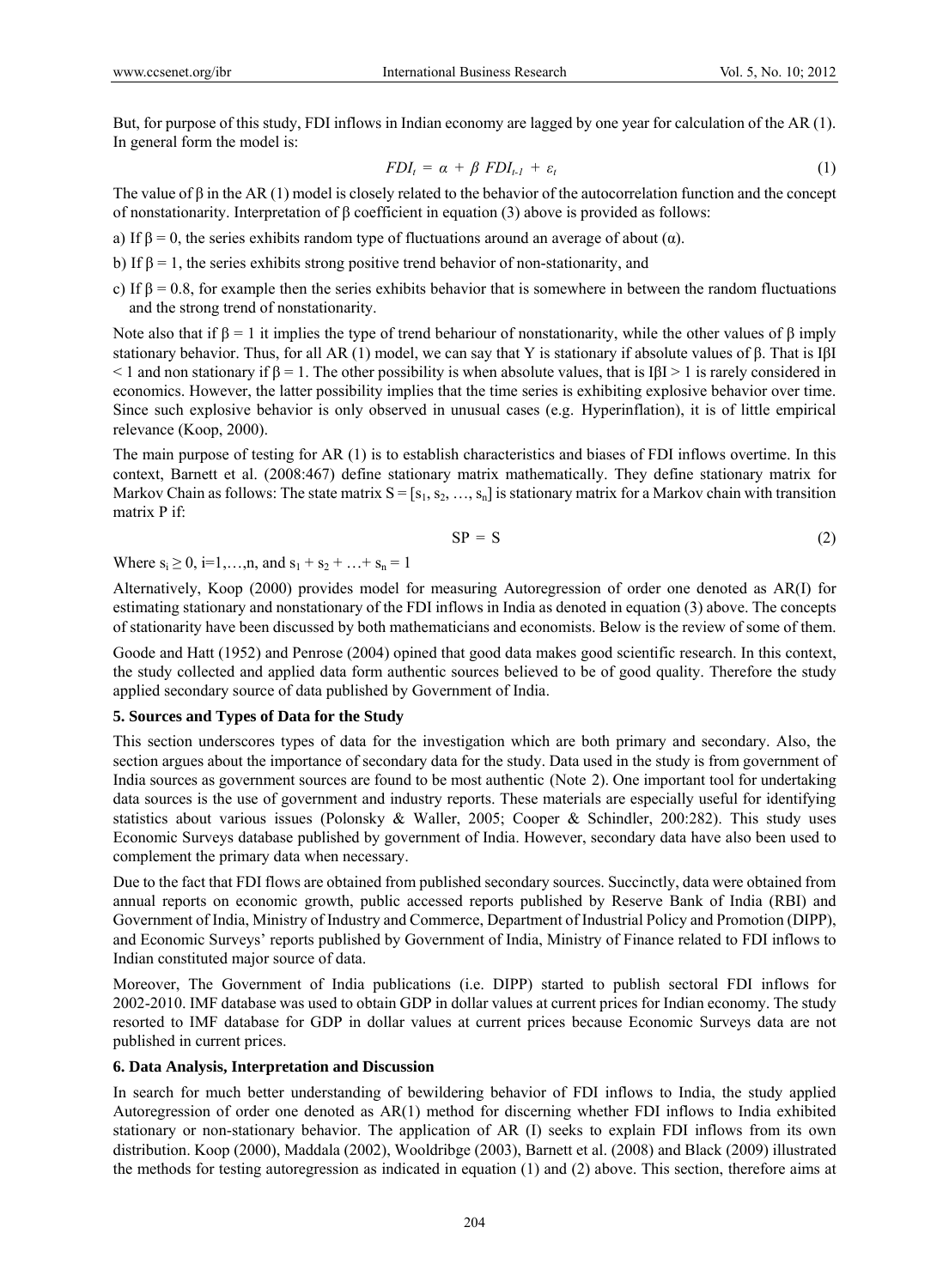investigating the behavior of FDI inflows across sectors overtime. The study underpins behaviour of FDI inflows for the duration of 2002-10 across sectors, starting with Electrical Equipment sector.

*6.1 Electrical Equipment Including Computer Software and Electronics* 

Summary results of AR (1) for electrical equipment including computer software and electronics is presented in table 1.

Table 1. AR (1) of Electrical equipment including computer software and electronics sector for 2002-10

|               | Coefficients | <b>Standard Error</b> | t Stat   |
|---------------|--------------|-----------------------|----------|
| Intercept     | 795.4022048  | 420.6073              | .89108   |
| $FDI(1)_{-1}$ | 0.393500095  | 0.307615              | 1.279196 |

Source: Research Study, 2010: \*Results are at 95% Confidence level.

Koop (2000) provide a rule of thumb that coefficient of FDI-1 decides the behavior of the FDI inflows. For this result, coefficient of FDI<sub>-1</sub> (IBI > 1) 0.39 is less than 1 hence this sector exhibits stationarity tendency for the period. It implies that the sector exhibits no statistically significant change in FDI inflows. The series exhibits random type of fluctuations  $(\alpha)$  and statistically insignificant at 5 percent level.

*6.2 Service (Financial and Non Financial)* 

Summary results of AR (1) for service sector are presented in table 2.

Table 2. AR (1) of service sector for 2002-10

|               | Coefficients | <b>Standard Error</b> | t Stat   |
|---------------|--------------|-----------------------|----------|
| Intercept     | 1074.365     | 845.1927              | 1.271148 |
| $FDI(2)_{-1}$ | 0.768387     | 0.234807              | 3.272424 |

Source: Research Study, 2010: \*Results are at 95% Confidence level.

With reference to Koop's rule of thumb that coefficient of FDI<sub>-1</sub>decides the behavior of the FDI inflows. For this result, coefficient of FDI<sub>-1</sub> (I $\beta$ I > 1) 0.77 is less than 1 hence the sector exhibits stationarity tendency. It implies that the sector exhibits no statistically significant change in FDI inflows. The series exhibits behavior that is somewhere in between the random fluctuations and the strong trend of nonstationarity and statistically significant at 5 percent level.

#### *6.3 Telecommunications (Radio Paging, Cellular Mobile, Basic Telephone Services)*

Summary results of AR (1) for telecommunication are presented in table 3.

Table 3. AR (1) of Telecommunication sector for 2002-10

|               | Coefficients | Standard Error | t Stat   |
|---------------|--------------|----------------|----------|
| Intercept     | 303.7775     | 262.178        | .158669  |
| $FDI(3)_{-1}$ | .011897      | 0.24851        | 4.071857 |

Source: Research Study, 2010: \*Results are at 95% Confidence level.

With reference to Koop's rule of thumb, coefficient of FDI<sub>-1</sub> (I $\beta$ I > 1) 1.01 is greater than 1 hence the sector exhibits explosive behavior and statistically significant at 5 percent level. This explosive behavior implies that there is statistically significant rapid change in FDI inflows to the sector.

## *6.4 Transportation Industry*

Summary results of AR (1) for transportation industry are presented in table 4.

Table 4. AR (1) of Transportation sector for 2002-10

|            | Coefficients | Standard Error | <b>Stat</b> |
|------------|--------------|----------------|-------------|
| Intercept  | 171.6682     | 103.388        | .660427     |
| $FDI(4)$ . | 9.10356      | 0.406053       | 0.255041    |

Source: Research Study, 2010: \*Results are at 95% Confidence level.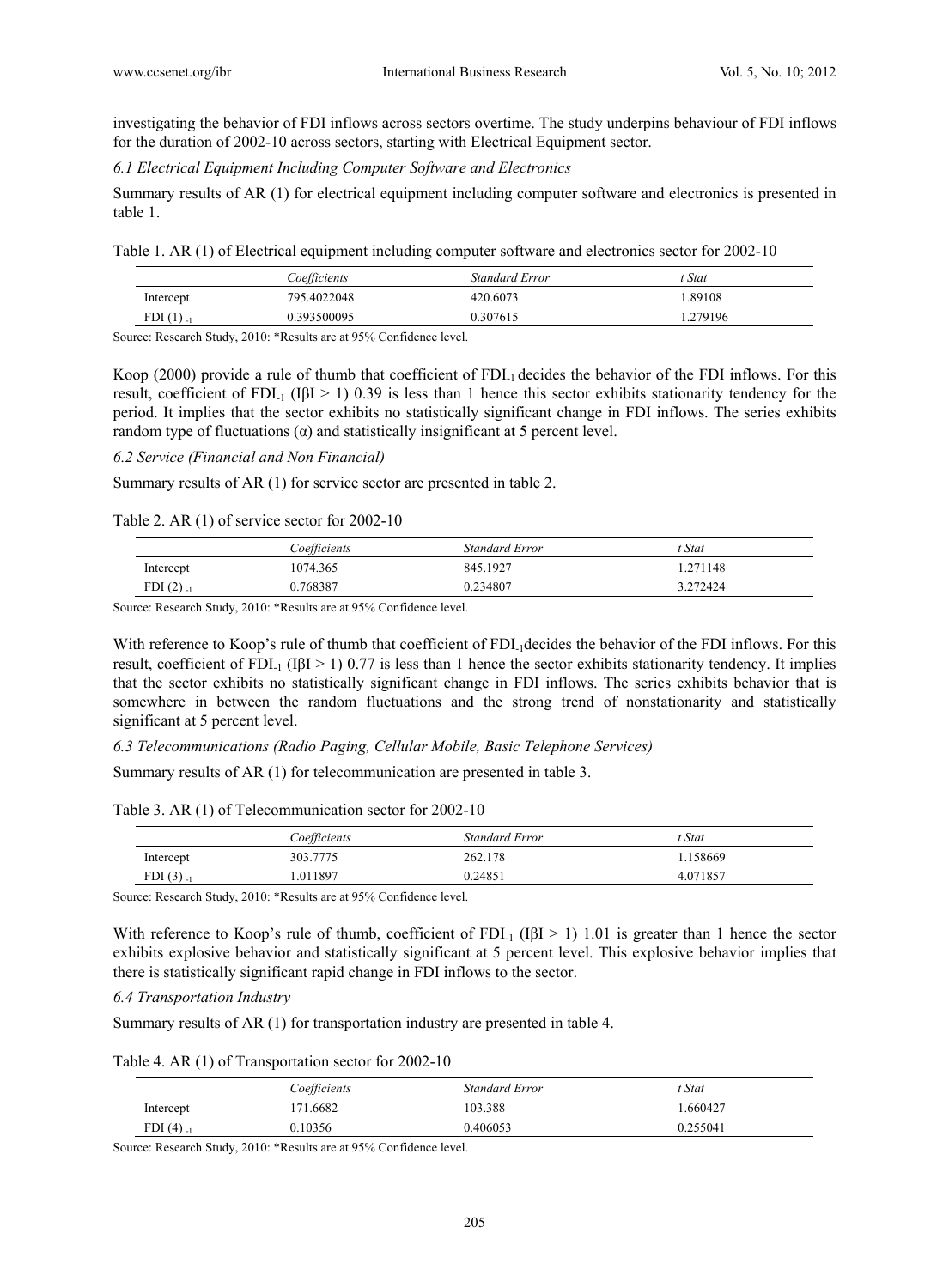As coefficient of FDI<sub>-1</sub> (I $\beta$ I > 1) 0.1 is less than 1 hence this sector exhibits stationarity tendency for the period. It implies that the sector exhibits no statistically significant change in FDI inflows. The series exhibits random fluctuations around an average  $(\alpha)$  and statistically insignificant at 5 percent level.

*6.5 Fuels (Power, Petroleum, Natural Gas and Oil Refinery)* 

Summary results of AR (1) for fuels sector are presented in table 5.

Table 5. AR (1) of Fuels sector for 2002-10

|               | Coefficients | Standard Error | t Stat  |
|---------------|--------------|----------------|---------|
| Intercept     | 432.1996     | 336.8796       | .28295  |
| $FDI(5)_{-1}$ | 0.592576     | 0.344408       | .720565 |

Source: Research Study, 2010: \*Results are at 95% Confidence level.

As coefficient of FDI<sub>-1</sub> (I $\beta$ I > 1) 0.59 is less than 1 hence the sector exhibits stationarity tendency. It implies that the sector exhibits no statistically significant change in FDI inflows. The series exhibits behavior that is somewhere between the random fluctuations and the strong trend of nonstationarity statistically significant at 0.025 percent level.

*6.6 Chemicals (Other than Fertilizers)* 

Summary results of AR (1) for Chemicals Sector are presented in table 6.

Table 6. AR (1) of chemical sector for 2002-10

|            | Coefficients | Standard Error | t Stat   |
|------------|--------------|----------------|----------|
| Intercept  | 237.6554     | 123.0888       | .930764  |
| $FDI(6)$ . | 0.213332     | 0.364653       | 0.585026 |

Source: Research Study, 2010: \*Results are at 95% Confidence level.

As the coefficient of FDI<sub>-1</sub> (I $\beta$ I > 1) 0.21 is less than 1 hence this sector exhibits stationarity tendency for the period. It implies that the sector exhibits no statistically significant change in FDI inflows. The series exhibits random type of fluctuations around an average  $(\alpha)$  and statistically insignificant.

## *6.7 Drugs and Pharmaceuticals*

Summary results of AR (1) for drugs and pharmaceuticals are presented in table 7.

#### Table 7. AR (1) of Drugs and Pharmaceuticals for 2002-10

|            | Coefficients | Standard Error | t Stat   |
|------------|--------------|----------------|----------|
| Intercept  | 48.46893     | 48.97937       | 0.989578 |
| $FDI(7)$ . | 0.495115     | 0.354697       | .395882  |

Source: Research Study, 2010: \*Results are at 95% Confidence level.

For the result, coefficient of FDI<sub>-1</sub> (I $\beta$ I > 1) 0.495 is less than 1 hence this sector exhibits stationarity tendency for the period. The series exhibits random type of fluctuations around an average  $(\alpha)$  and statistically insignificant. It implies that the sector exhibits no statistically significant change in FDI inflows.

## *6.8 Food Processing Industries*

Summary results of AR (1) for food processing industries are presented in table 8.

Table 8. AR (1) of Food processing Industries for 2002-10

|              | Coefficients | Standard Error | ' Stat   |
|--------------|--------------|----------------|----------|
| Intercept    | 26.10819     | 19.43545       | .343328  |
| $FDI(8) = 1$ | 9.245973     | 0.395706       | 0.621606 |

Source: Research Study, 2010: \*Results are at 95% Confidence level.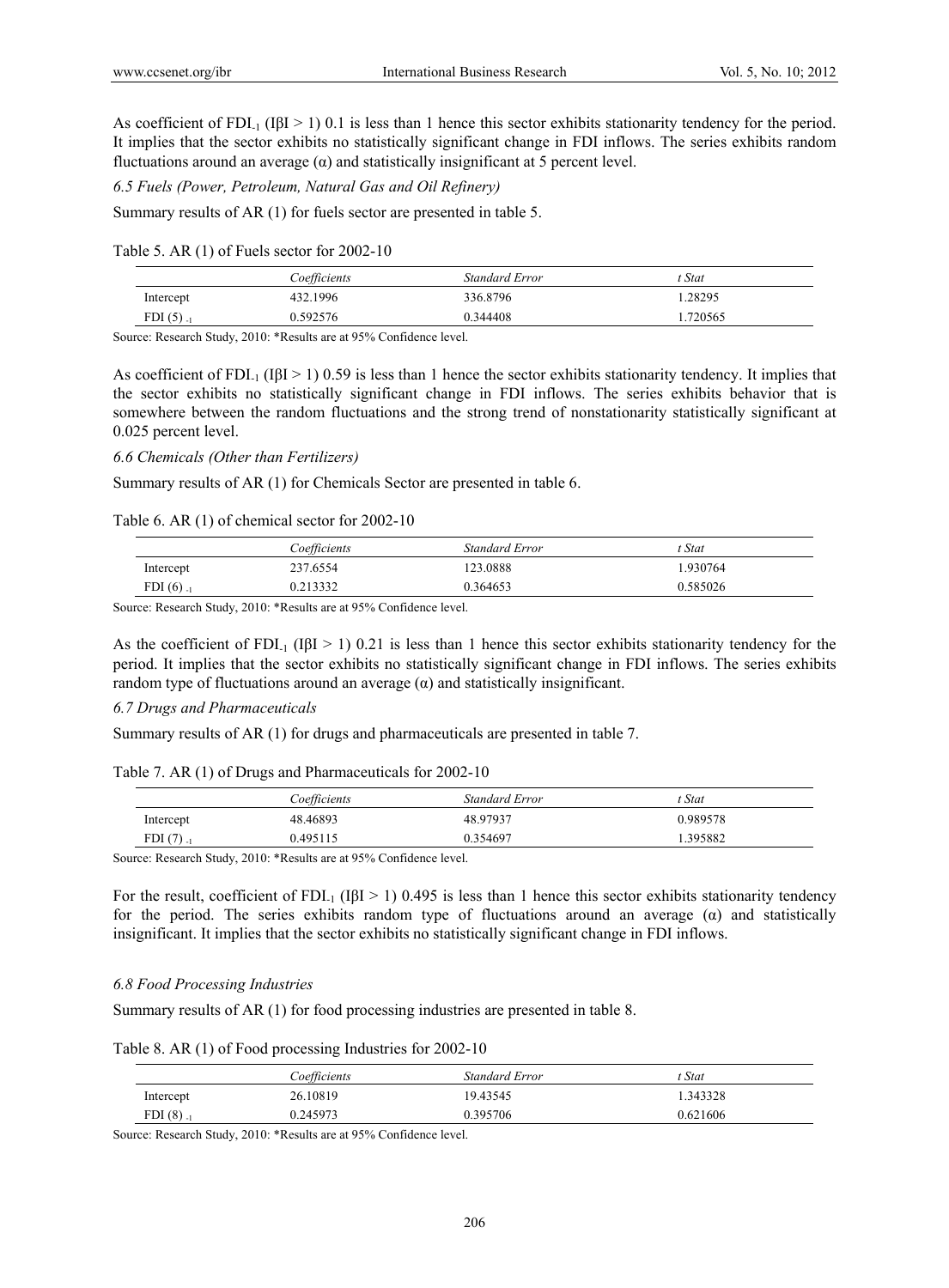As coefficient of FDI<sub>-1</sub> (I $\beta$ I > 1) 0.25 is less than 1 hence this sector exhibits stationarity tendency for the period. The series exhibits random type of fluctuations around an average  $(\alpha)$  and statistically insignificant. It implies that the sector exhibits no statistically significant change in FDI inflows.

## *6.9 Cement and Gypsum Products*

Summary results of AR (1) for cement and gypsum products are presented in table 9.

Table 9. AR (1) of Cement and Gypsum products for 2002-10

|               | Coefficients | <b>Standard Error</b> | t Stat   |
|---------------|--------------|-----------------------|----------|
| Intercept     | 70.53068     | 70.76246              | 0.996725 |
| $FDI(9)_{-1}$ | 0.185793     | 0.40114               | 0.463162 |

Source: Research Study, 2010: \*Results are at 95% Confidence level.

The coefficient of FDI<sub>-1</sub> (I $\beta$ I > 1) 0.19 is less than 1 hence this sector exhibits stationarity tendency for the period. It implies that the sector exhibits no statistically significant change in FDI inflows.

#### *6.10 Metallurgical Industries/Sector*

Summary results of AR (1) for metallurgical sector are presented in table 10.

#### Table 10. AR (1) of Metallurgical sector for 2002-10

|              | Coefficients | <b>Standard Error</b> | t Stat  |
|--------------|--------------|-----------------------|---------|
| Intercept    | 224.5921     | 185.1208              | .213219 |
| $FDI(10)$ -1 | 0.475603     | 0.337884              | .407594 |

Source: Research Study, 2010: \*Results are at 95% Confidence level.

As coefficient of FDI<sub>-1</sub> (I $\beta$ I > 1) 0.48 is less than 1 hence this sector exhibits stationarity tendency for the period. It implies that the sector exhibits no statistically significant change in FDI inflows.

## *6.11 Housing and Real Estate*

Summary results of AR (1) for housing and real estate are presented in table 11.

#### Table 11. AR (1) of Housing and Real estate sector 2002-10

|           | Coefficients | <b>Standard Error</b> | : Stat   |
|-----------|--------------|-----------------------|----------|
| Intercept | 334.8541     | 277.7577              | .205562  |
| FDI(11)   | .00462       | 0.219486              | 4.577146 |

Source: Research Study, 2010: \*Results are at 95% Confidence level.

As coefficient of FDI<sub>-1</sub> (I $\beta$ I = 1) is equal to 1 hence the sector has nonstationarity behavior statistically significant. This implies that there is statistically significant change in FDI inflows to the sector.

*6.12 Construction Activities (Including Roads and Highways)* 

Summary results of AR (1) for construction sector are presented in table 12.

#### Table 12. AR (1) of Construction Sector 2002-10

|                | Coefficients | Standard Error | <b>Stat</b> |
|----------------|--------------|----------------|-------------|
| Intercept      | 221.1181     | 178.4976       | .238774     |
| $FDI(12)_{-1}$ | .218893      | 0.177162       | 6880099     |

Source: Research Study, 2010: \*Results are at 95% Confidence level.

As coefficient of FDI<sub>-1</sub> (I $\beta$ I > 1) 1.22 is greater than 1 hence the sector exhibits explosive behavior statistically significant. This explosive behavior implies that there is statistically significant rapid change in FDI inflows to the sector

#### *6.13 Automobile Industry Sector*

Summary results of AR (1) for automobile sector are presented in table 13.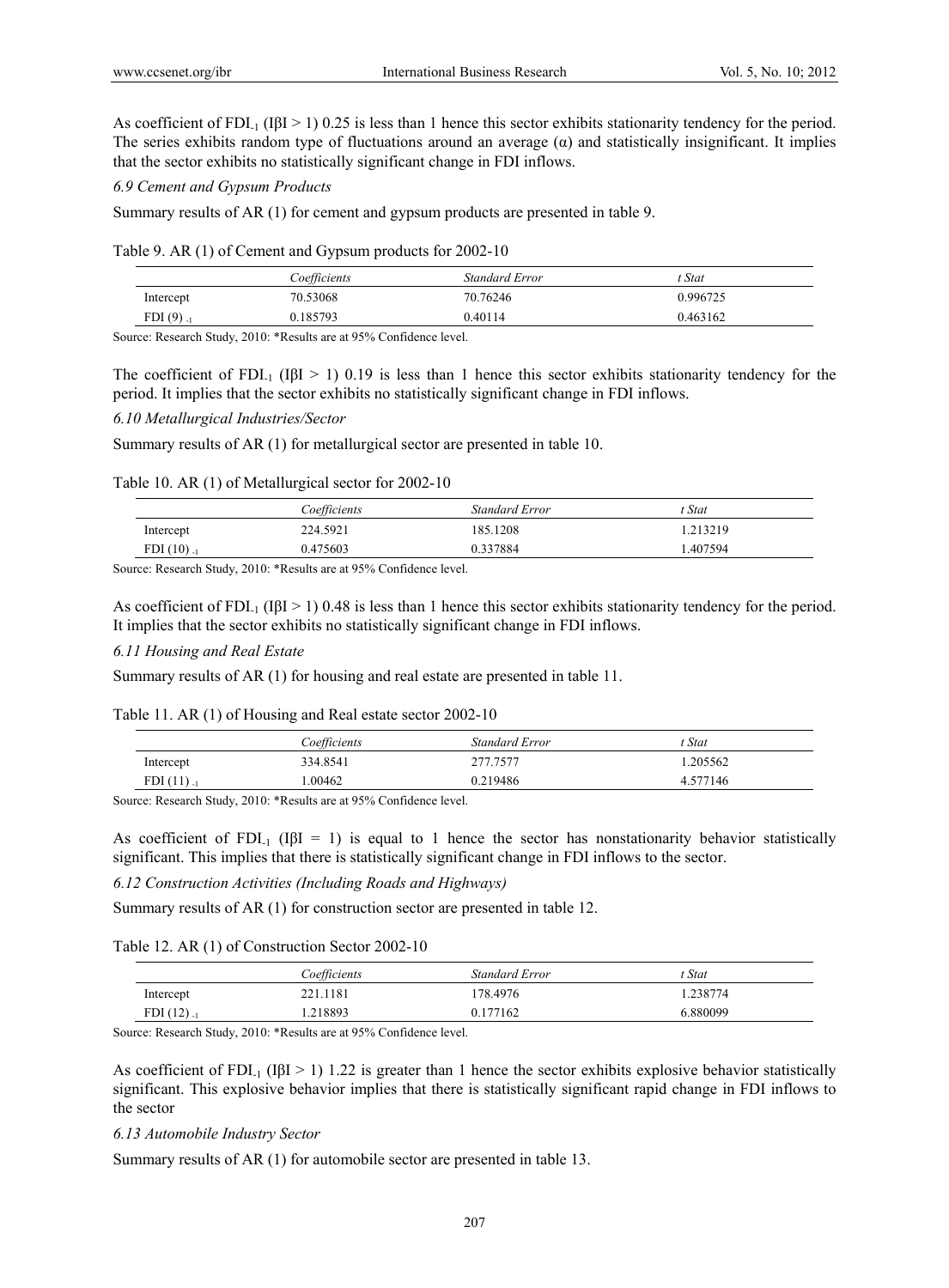## Table 13. AR (1) of Automobile Sector for 2002-10

|                          | Coefficients | <b>Standard Error</b> | t Stat   |
|--------------------------|--------------|-----------------------|----------|
| Intercept                | 125.6979     | 102.7553              | .223274  |
| $FDI(13)_{-1}$           | .001625      | 0.213167              | 4.698775 |
| the property of the con- | .            |                       |          |

Source: Research Study, 2010: \*Results are at 95% Confidence level.

Since coefficient of FDI<sub>-1</sub> (IBI =1) is equal to 1 hence the sector has nonstationarity behavior and statistically significant. This implies that there is statistically significant change in FDI inflows to the sector.

The results of the descriptive analysis for sectors which received FDI inflows during the period of study could be summarized and presented in table 14 below.

|  | Table 14. Showing summary of the descriptive results on sectoral FDI inflows for 2002-2010 |  |  |  |
|--|--------------------------------------------------------------------------------------------|--|--|--|
|  |                                                                                            |  |  |  |

|                                | <b>Descriptive Results</b> |                 |           |  |  |
|--------------------------------|----------------------------|-----------------|-----------|--|--|
| <b>Sectors</b>                 | Stationarity               | Nonstationarity | Explosive |  |  |
| Electrical and Computer        |                            |                 |           |  |  |
| Service Sector                 |                            |                 |           |  |  |
| Telecommunications             |                            |                 |           |  |  |
| Transport                      |                            |                 |           |  |  |
| Fuel                           |                            |                 |           |  |  |
| Chemicals                      |                            |                 |           |  |  |
| Drugs and Pharmaceuticals      |                            |                 |           |  |  |
| Food processing industries     |                            |                 |           |  |  |
| Cement and Gypsum              |                            |                 |           |  |  |
| Metallurgicals                 |                            |                 |           |  |  |
| Housing and Real Estate        |                            |                 |           |  |  |
| <b>Construction Activities</b> |                            |                 |           |  |  |
| Automobile Sector              |                            |                 |           |  |  |

Source: Research Study, 2010.

Summary of descriptive results of 13 sectors of economy which received FDI inflows answers: *what, which, and how much* FDI inflows in different sectors of the economy (see Taylor III, 2008). That, the main purpose of the study in testing for AR (1) was to establish characteristics of FDI inflows overtime across sectors in Indian economy. The study revealed that: Telecommunication and Construction activities exhibited explosive behavior, Housing and Real Estate and Automobile sectors are nonstationary whereas the rest of sectors exhibited stationary behavior.

From these results, it seems foreign investors have been pooling there funds in at least 4 sectors, namely Telecommunication, Construction activities, Housing and Real Estate and Automobile sectors. The rest of sectors have been receiving fewer funds during the period of study.

## **7. Summary and Conclusion of the Study**

The study has underscored the stationarity and non-stationarity of the FDI inflows in the 13 sectors of the Indian economy for 2002-2010. Among the thirteen sectors of the economy, 2 sectors exhibited explosive behavior, i.e. Telecommunications (Radio paging, cellular mobile, basic telephone services) and Construction activities (including roads and highways). The practical evidence abounds on the fact that the Indian economy is going through drastic changes in these sectors in both development and policy issues. The construction of the highways, International terminal (T3) at IGI and Metros are practical examples which support these findings. Also the auction of 3G for Telecommunication sector is again validating reality.

Service sector, Housing and Real Estate and Automobile sectors exhibit nonstationarity tendency during the period. The statistical findings corroborate with practical evidence. For example, the evidences reveal that numbers of registered vehicles in Indian increased stupendously from 2002-06. There were 67,007,000 registered vehicles in 2002-03; 72,718,000 registered vehicles in 2003-04; 79,473,000 registered vehicles in 2004-05; and 85,896,000 registered vehicles in 2005-06. India also experienced increase in the length of the National Highways, it increased from 58,100 km in 2002-03 to 65,600 km in 2003-04. This increasing tendency was recorded also with State Highways (Government of India, 2010) (Note 3). Also, Service sector and Fuels sector have exhibited strong trend of non-stationarity.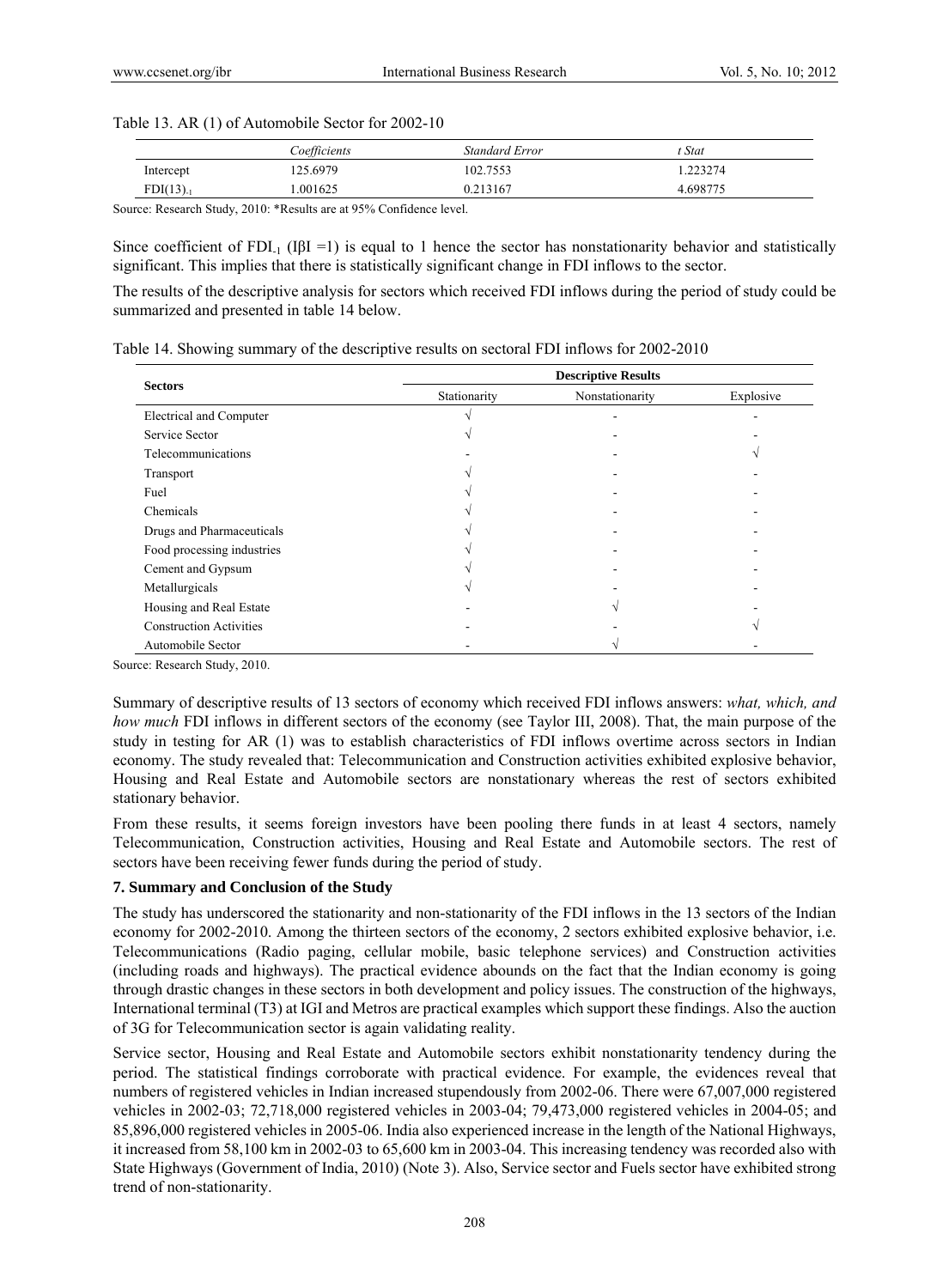However, the rest of the sectors viz Electrical equipment including Computer software and Electronics; Transportation industry; Chemicals (other than fertilizers); Drugs and pharmaceuticals; Food processing industries; Cement and gypsum products and Metallurgical industries exhibited stationarity. Though these sectors are stationary, they exhibit positive kurtosis and skewed to the right.

It may be concluded that the sectors which exhibited nonstationarity belonged to Infrastructure category. It is also logical to say that developing infrastructure leads to economic growth and in that order brings economic development. This conclusion has also been asserted by (Jonnes, 1998) that fundamental changes in infrastructure can then generate growth miracles or growth disasters. The study results are also confirmed by the findings of Kundra (2009:43) which states that there is an uptrend in FDI inflows to India since 2006, however inflows are mainly for exploring the domestic market in the financial and infrastructure sectors. And, two sectors, namely Telecommunication and Construction activities exhibited explosive behavior in the period of study.

Whereas, Telecommunication can be classified in the services sector in which its growth can be increased infinitely, Construction activities are finite. It is paramount to policy makers as well as investors to have different investment policies towards these sectors. Moreover, Construction activities which include highways construction need huge capital investment which means public sector (i.e. to derive public good) may finance. The 13 sectors attracting different FDI volume indicated volatile pattern basing on scope of development, policy reforms and sector performance. It could also be interpreted that sectors which exhibited stationarity are in dire need of investment funding.

## **References**

- Arrow, K. (1973). Annual meeting of the American Economic Association. In Szira, T. (2000). The illusion of exactness. *Journal of Economic Studies, 27*(4/5), 495-508.
- Bajo-Rubio, O., & López-Pueyo, C. (1996). *An industry analysis of foreign direct investment in Spanish manufacturing, 1986-1992*. Universidad Pública de Navarra, Departamento de Economía, Documento de Trabajo 9605.
- Barnett, R. A., Ziegler, M. R., & Byleen, K. E. (2008). *College Mathematics: For Business, Economics, Life Sciences, and Social Sciences* (11th ed.). New Jersey: Pearson International Edition.
- Baumol, W. J. (2006). *Economic theory and operations analysis*. New Delhi: Prentice-Hall of India.
- Black, K. (2009). *Business statistics for contemporary decision making*. Wiley, India.
- Burstein, M. (1968). *Economic theory, equilibrium and change*. London: John Wiley & Sons Ltd.
- Chanda, R. (2009). India. In Kelegama, Saman (Ed.), *Trade in services in south Asia: opportunities and risks of liberalization*. Sage, New Delhi.
- Chandran, V. G. R., & Krisnan, G. (2008). Foreign direct investment and manufacturing growth: The Malaysian experience. *International Business Research, 1*(3).
- Chopra, C. (2003). *Foreign investment in India: Liberalization and WTO the emerging scenario*. New Delhi: Deep & Deep Publications Private Ltd.
- Chordia, T., & Swaminathan, B. (2000). Trading Volume and Cross-Autoregressions in Stocks Returns. *The Journal of Finance, 55*(2), 913-935. http://dx.doi.org/10.1111/0022-1082.00231
- Cooper, D. R., & Schindler, P. S. (2003). *Business Research Methods* (8th ed.). New Delhi: Tata McGraw-Hill Publishing Company Limited.
- David Ricardo in Thirlwall. A. P. (2006). *Growth and Development: With Special Reference to Developing Economies*. New York: Palgrave Macmillan.
- Edward, G. A. Jr. (2001). The Nonstationary Staff-Planning Problem with Business Cycle and Learning Effects. *Management Science, 47*(6), 817-832. http://dx.doi.org/10.1287/mnsc.47.6.817.9815
- Ernesto, S., & Christian, D. (2001). *Institutions, Integration and the Location of Foreign Direct Investment*. Annual Meetings of the Board of Governors, Inter-American Development Bank and Inter-American Investment Corporation, Santiago, Chile. Retrieved from: www.iadb.org/res/seminars\_events.htm.
- Federation of Indian Chambers of Commerce and Industry (FICCI). (1999). *Footprints of enterprise: Indian business through the ages*. Delhi: Oxford University Press.
- Goode, W. J., & Hatt, P. K. (1952). *Methods in Social Research*. New York: McGraw-Hill Book Company, INC.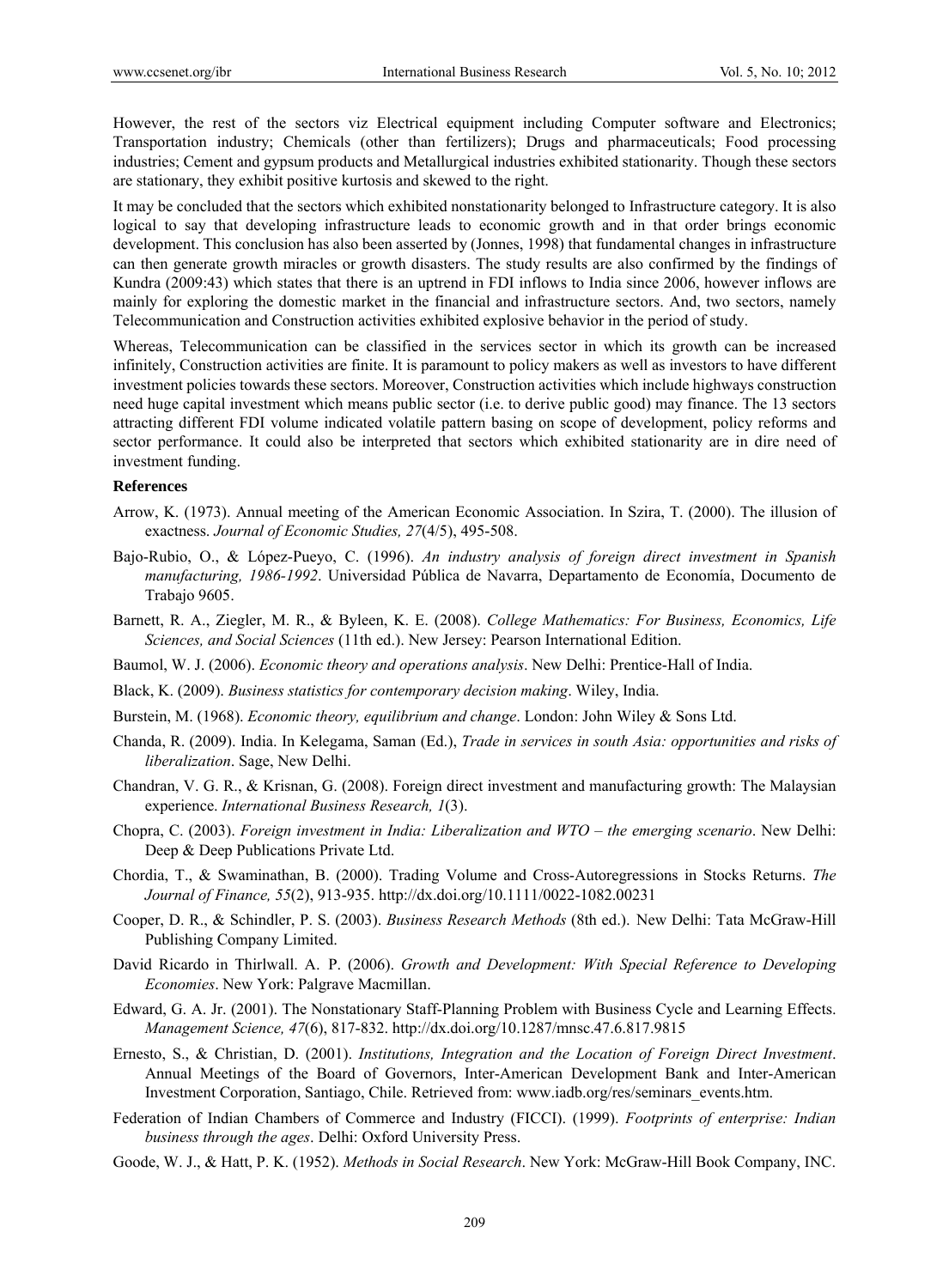- Government of India, Department of Industrial Policy and Promotion (DIPP), Ministry of Commerce and Industry. (2010). *Consolidated FDI policy (effective from April 1, 2010) Circular 1 of 2010*. New Delhi. Retrieved from http://dipp.nic.in/fdi\_statistics/india\_fdi\_index.htm on 30 May 2010.
- Government of India, Ministry of Commerce and Industry, Department of Industrial Policy and Promotion. (2010). annual report 2009-10. Retrieved from http://dipp.nic.in/fdi\_statistics/india\_fdi\_index.htm on 30 May 2010.

Government of India. (2008). *Economic Surveys 2007-08*. Oxford, New Delhi.

Government of India. (2010). *Economic Surveys 2009-10*. Oxford, New Delhi.

- IMF. (2010). *Report for Selected Countries and Subjects*. Retrieved from http://www.imf.org/external/pubs/ft/weo/2010/01/weodata/weorept.aspx?pr.x=72&pr.y=10&sy=2000&ey= 2008&scsm=1&ssd=1&sort=country&ds=.&br=1&c=924,534,111&s=NGDP\_RPCH,NGDPD&grp=0&a=.
- Jones, C. I. (1998). *Introduction to economic growth*. London: W. W. Norton & Company Ltd.
- Joshi, V., & Little. I. M. D. (1997). *India's economic reforms 1991-2001*. New York: Oxford University Press.
- Kasidi, F., Chaturvedi, H., & Singh, R. (2010). Detecting data errors and inaccuracy: A study on Indian FDI inflows. *Margin-The Journal of Applied Economic Research, 4*(4), 405-425. http://dx.doi.org/10.1177/097380101000400402
- Kippenberg, E. (2005). Sectoral linkages of foreign direct investment firms to the Czech economy. *Research in International Business and Finance, 19*(2), 251-265. http://dx.doi.org/10.1016/j.ribaf.2004.12.004
- Koop, G. (2000). *Analysis of Economic Data*. Chichester, England: John Wiley & Sons, Ltd.
- Kumar, N. (2002). *Globalization and the Quality of Foreign Direct Investment*. New Delhi: Oxford University Press.
- Kundra, A. (2009). *India China: A Comparative Analysis of FDI Policy and Performance*. Academic Foundation, New Delhi.
- Lu, M. (2001). Vector Autoregression (VAR) An Approach to Dynamic Analysis of Geographic Processes. *Geography Ann, 83*(2), 67-78. http://dx.doi.org/10.1111/j.0435-3684.2001.00095.x
- Maddala, G. S. (2002). *Introduction to econometrics*. John Wiley & Sons, Delhi.
- Nguyen, N. A., & Nguyen, T. (2007). *Foreign direct investment in Vietnam: An overview and analysis the determinants of spatial distribution across provinces*. Development and Policies Research Center, MPRA, Munich Personal RePEc Archive. Retrieved from http://mpra.ub.uni-muenchen.de/1921/1/MPRA\_paper\_1921.pdf accessed on 08.08.2009 .
- OECD Investment Policy Reviews. (2010). *India*. Academic Foundation, New Delhi.
- Penrose, R. (2004). *The Road to Reality: A Complete Guide to the Laws of the Universe*. London: Vintage Books.
- Polonsky, M. J., & Waller, D. S. (2005). *Designing and managing a research project: A business student's guide.* New Delhi: Response Books A Division of Sage Publications.
- Saunders, M., Lewis, P., & Thornhill, A. (2005). *Research methods for business students.* Pearson, Delhi.
- Stock, J. H., & Watson, M. W. (2001). Vector Autoregressions. *Journal of Economic Perspectives, 15*(4), 101-115. http://dx.doi.org/10.1257/jep.15.4.101
- Taylor III, B. W. (2008). *Introduction to Management Science*. Pearson, Delhi.
- UNCTAD, World Investment Report. (2010). *Investing in a low-carbon economy*. Retrieved from http://www.unctad.info/en/Surveys/World-Investment-Report-2010/ on 25.07.2010.
- UNCTAD. (2010). *Assessing the impact of the current financial and economic crisis on global FDI flows*. New York and Geneva: United Nations Publication.
- Wooldridge, J. M. (2006). *Introductory econometrics: A modern approach*. New Delhi: Thomson.
- Zikmund, W. G. (2000). *Business Research Methods*. Philadelphia: The Dryden Press, Harcourt College Publishers.